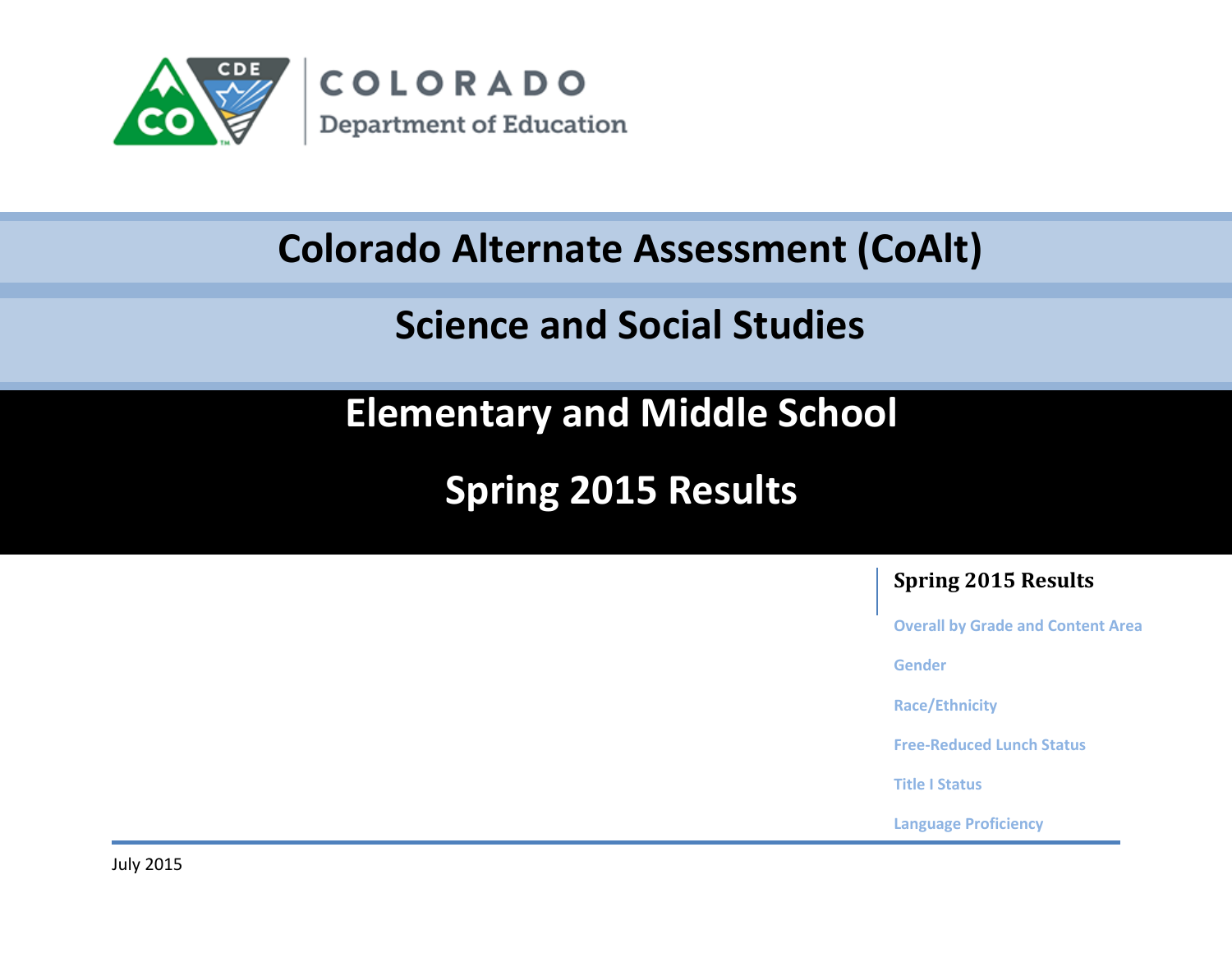# **Spring 2015 Overall Results**

|                       |                    | <b>Performance Levels</b>                 |            |              |          |  |                                  |                                  |        |  |
|-----------------------|--------------------|-------------------------------------------|------------|--------------|----------|--|----------------------------------|----------------------------------|--------|--|
| <b>Content Area</b>   | <b>Grade Level</b> | % Exploring<br>(Includes<br>Inconclusive) | % Emerging | % Developing | % Novice |  | 2015<br>% Developing<br>& Novice | 2014<br>% Developing<br>& Novice | Change |  |
|                       | 4                  | 23.7                                      | 40.4       | 29.0         | 6.9      |  | 35.8                             | 41.2                             | $-5.4$ |  |
| <b>Social Studies</b> |                    | 14.2                                      | 45.4       | 33.3         | 7.1      |  | 40.4                             | 38.8                             | 1.6    |  |
|                       |                    |                                           |            |              |          |  |                                  |                                  |        |  |
|                       | 5                  | 20.0                                      | 31.9       | 31.3         | 16.7     |  | 48.0                             | 44.6                             | 3.4    |  |
| <b>Science</b>        | 8                  | 15.2                                      | 44.2       | 28.2         | 12.5     |  | 40.7                             | 40.7                             | 0.0    |  |

\*- = Not Available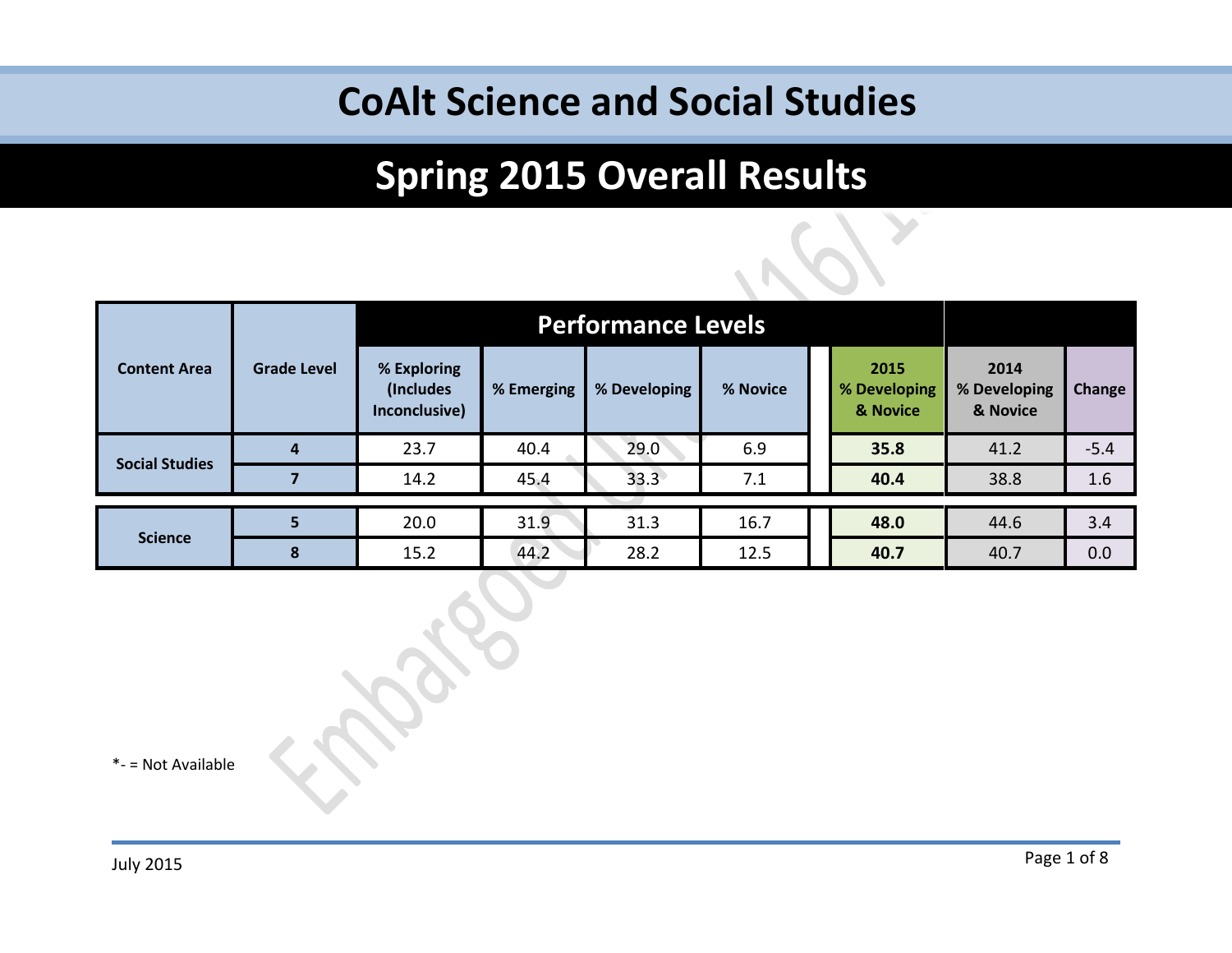### **Spring 2015 Results by Gender**

|                                 |                | <b>Gender</b> |                                           | <b>Performance Levels</b> |              |          |  |                                  |                                  |        |  |  |
|---------------------------------|----------------|---------------|-------------------------------------------|---------------------------|--------------|----------|--|----------------------------------|----------------------------------|--------|--|--|
| <b>Content</b><br>Area          | Grade<br>Level |               | % Exploring<br>(Includes<br>Inconclusive) | % Emerging                | % Developing | % Novice |  | 2015<br>% Developing<br>& Novice | 2014<br>% Developing<br>& Novice | Change |  |  |
|                                 |                | F             | 22.4                                      | 40.5                      | 29.8         | 7.3      |  | 37.1                             | 37.6                             | $-0.5$ |  |  |
| <b>Social</b><br><b>Studies</b> | 4              | M             | 24.4                                      | 40.4                      | 28.6         | 6.7      |  | 35.2                             | 43.1                             | $-7.9$ |  |  |
|                                 |                |               |                                           |                           |              |          |  |                                  |                                  |        |  |  |
|                                 | $\overline{7}$ | F             | 12.0                                      | 48.6                      | 33.5         | 6.0      |  | 39.4                             | 32.5                             | 6.9    |  |  |
|                                 |                | M             | 15.7                                      | 43.3                      | 33.2         | 7.8      |  | 41.0                             | 42.6                             | $-1.6$ |  |  |
|                                 |                |               |                                           |                           |              |          |  |                                  |                                  |        |  |  |
|                                 | 5              | F             | 18.1                                      | 31.7                      | 32.1         | 18.1     |  | 50.2                             | 47.0                             | 3.2    |  |  |
|                                 |                | M             | 21.1                                      | 32.0                      | 30.9         | 15.9     |  | 46.8                             | 43.3                             | 3.5    |  |  |
| <b>Science</b>                  |                |               |                                           |                           |              |          |  |                                  |                                  |        |  |  |
|                                 | 8              | F             | 14.9                                      | 43.8                      | 30.6         | 10.6     |  | 41.3                             | 40.9                             | 0.4    |  |  |
|                                 |                | M             | 15.3                                      | 44.4                      | 26.6         | 13.7     |  | 40.3                             | 40.6                             | $-0.3$ |  |  |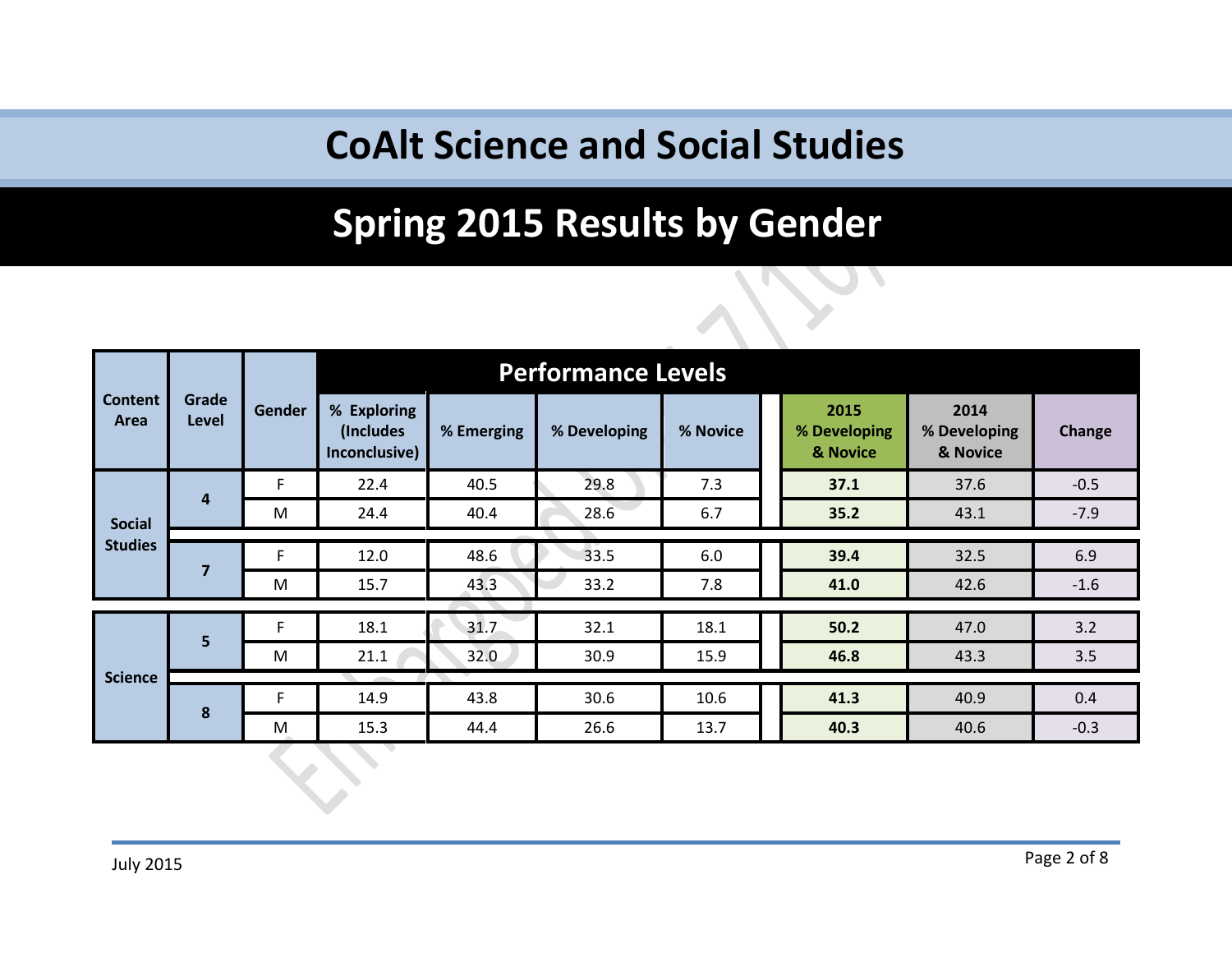## **Spring 2015 Results by Race/Ethnicity**

|                        |                |                                              |                                                                 |                          | <b>Performance Levels</b> |                          |                                  |                                  |                          |  |  |  |
|------------------------|----------------|----------------------------------------------|-----------------------------------------------------------------|--------------------------|---------------------------|--------------------------|----------------------------------|----------------------------------|--------------------------|--|--|--|
| <b>Content</b><br>Area | Grade<br>Level | <b>Race/Ethnicity</b>                        | % Exploring<br>(Includes<br><b>Inconclusive</b><br>Designation) | % Emerging               | % Developing              | % Novice                 | 2015<br>% Developing<br>& Novice | 2014<br>% Developing<br>& Novice | Change                   |  |  |  |
|                        | $\overline{4}$ | <b>All Students</b>                          | 23.7                                                            | 40.4                     | 29.0                      | 6.9                      | 35.8                             | 41.2                             | $-5.4$                   |  |  |  |
|                        |                | Hispanic or Latino                           | 23.8                                                            | 42.6                     | 26.4<br>$\bullet$         | 7.2                      | 33.6                             | 41.0                             | $-7.4$                   |  |  |  |
|                        |                | American Indian/Alaska<br><b>Native</b>      | $\overline{\phantom{m}}$                                        |                          |                           |                          |                                  |                                  |                          |  |  |  |
|                        |                | Asian                                        | $\sim$                                                          | $\Delta$                 | $\overline{\phantom{a}}$  | $\blacksquare$           | $\blacksquare$                   | 35.7                             | $\overline{\phantom{a}}$ |  |  |  |
|                        |                | <b>Black or African American</b>             | 22.9                                                            | 39.6                     | 29.2                      | 8.3                      | 37.5                             | 34.4                             | 3.1                      |  |  |  |
|                        |                | White                                        | 22.3                                                            | 41.4                     | 30.0                      | 6.2                      | 36.3                             | 43.8                             | $-7.5$                   |  |  |  |
|                        |                | Native Hawaiian or Other<br>Pacific Islander | $\overline{\phantom{0}}$                                        |                          |                           |                          |                                  |                                  |                          |  |  |  |
|                        |                | Two or more races                            | 27.3                                                            | 36.4                     | 36.4                      | 0.0                      | 36.4                             | 28.6                             | 7.8                      |  |  |  |
| <b>Social</b>          |                |                                              |                                                                 |                          |                           |                          |                                  |                                  |                          |  |  |  |
| <b>Studies</b>         |                | <b>All Students</b>                          | 14.2                                                            | 45.4                     | 33.3                      | 7.1                      | 40.4                             | 38.8                             | 1.6                      |  |  |  |
|                        |                | Hispanic or Latino                           | 12.1                                                            | 49.4                     | 31.6                      | 6.9                      | 38.5                             | 42.6                             | $-4.1$                   |  |  |  |
|                        |                | American Indian/Alaska<br><b>Native</b>      |                                                                 | $\overline{\phantom{a}}$ | $\overline{\phantom{a}}$  |                          |                                  |                                  |                          |  |  |  |
|                        |                | Asian                                        | $\blacksquare$                                                  | $\blacksquare$           | $\sim$                    | $\overline{\phantom{a}}$ |                                  | $\overline{\phantom{a}}$         | $\overline{\phantom{a}}$ |  |  |  |
|                        | $\overline{7}$ | <b>Black or African American</b>             | 6.7                                                             | 64.4                     | 22.2                      | 6.7                      | 28.9                             | 35.7                             | $-6.8$                   |  |  |  |
|                        |                | White                                        | 16.5                                                            | 38.2                     | 37.5                      | 7.7                      | 45.3                             | 37.0                             | 8.3                      |  |  |  |
|                        |                | Native Hawaiian or Other<br>Pacific Islander | $\overline{\phantom{a}}$                                        | $\overline{\phantom{a}}$ | $\blacksquare$            | $\overline{\phantom{a}}$ |                                  |                                  |                          |  |  |  |
|                        |                | Two or more races                            | 7.7                                                             | 57.7                     | 30.8                      | 3.8                      | 34.6                             | 37.5                             | $-2.9$                   |  |  |  |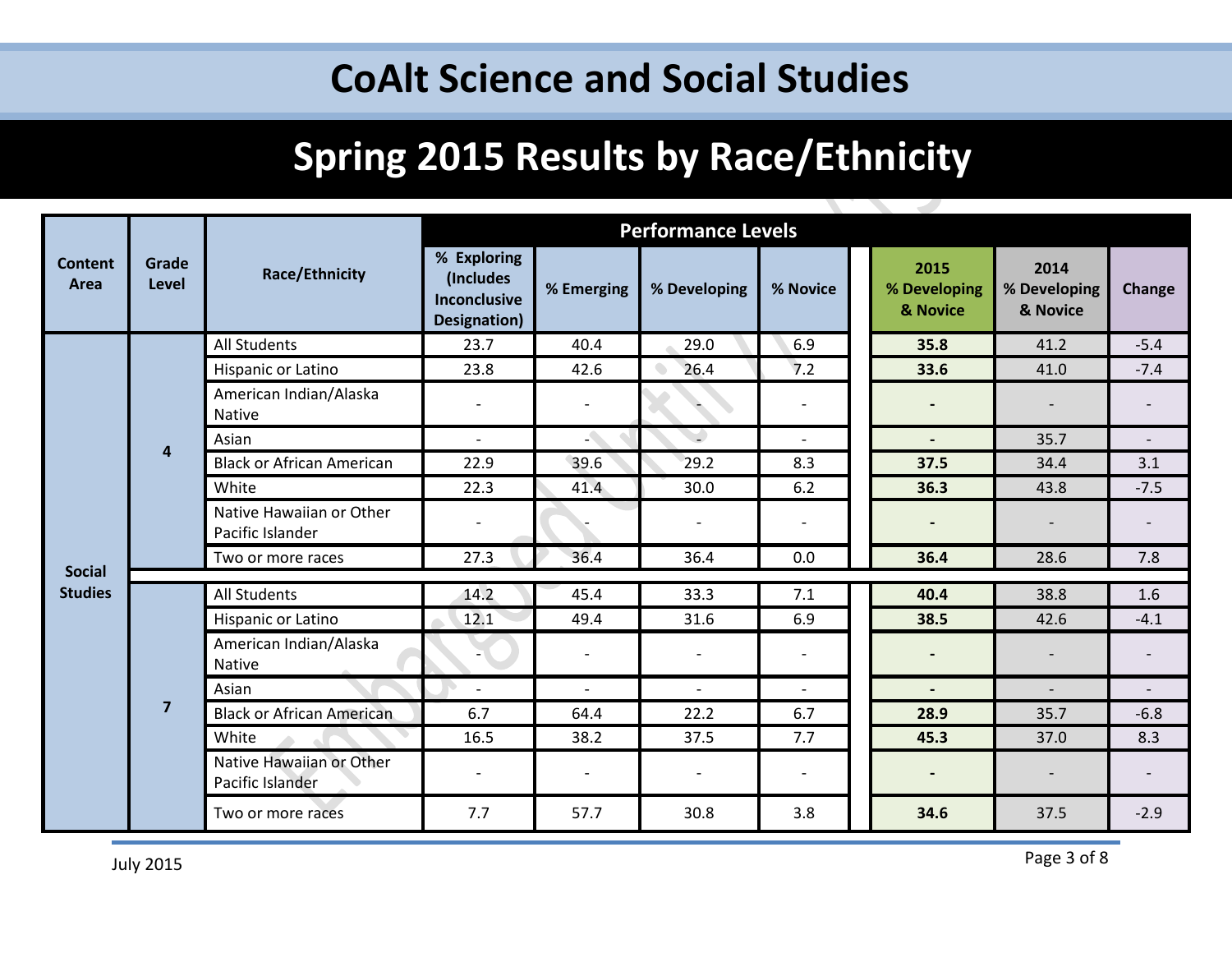## **Spring 2015 Results by Race/Ethnicity**

<u>the contract of the contract of the contract of the contract of the contract of the contract of the contract of the contract of the contract of the contract of the contract of the contract of the contract of the contract </u>

ZV.

|                                          |                       |                                              |                                                          |                          |                          | <b>Performance Levels</b> |                                  |                                  |                          |
|------------------------------------------|-----------------------|----------------------------------------------|----------------------------------------------------------|--------------------------|--------------------------|---------------------------|----------------------------------|----------------------------------|--------------------------|
| <b>Content</b><br>Area<br><b>Science</b> | Grade<br><b>Level</b> | <b>Race/Ethnicity</b>                        | % Exploring<br>(Includes<br>Inconclusive<br>Designation) | % Emerging               | % Developing             | % Novice                  | 2015<br>% Developing<br>& Novice | 2014<br>% Developing<br>& Novice | <b>Change</b>            |
|                                          |                       | All Students                                 | 20.0                                                     | 31.9                     | 31.3                     | 16.7                      | 48.0                             | 44.6                             | 3.4                      |
|                                          |                       | Hispanic or Latino                           | 18.1                                                     | 36.6                     | 32.1                     | 13.2                      | 45.3                             | 44.7                             | 0.6                      |
|                                          | 5                     | American Indian/Alaska<br>Native             |                                                          |                          |                          |                           |                                  |                                  |                          |
|                                          |                       | Asian                                        | $\sim$                                                   | $\overline{\phantom{0}}$ | Ξ                        | $\overline{a}$            | $\overline{a}$                   | 34.8                             | $\overline{a}$           |
|                                          |                       | <b>Black or African American</b>             | 28.3                                                     | 26.7                     | 35.0                     | 10.0                      | 45.0                             | 63.6                             | $-18.6$                  |
|                                          |                       | White                                        | 19.3                                                     | 29.7                     | 31.0                     | 19.9                      | 50.9                             | 43.7                             | 7.2                      |
|                                          |                       | Native Hawaiian or Other<br>Pacific Islander |                                                          |                          |                          |                           |                                  |                                  |                          |
|                                          |                       | Two or more races                            | 26.9                                                     | 19.2                     | 38.5                     | 15.4                      | 53.8                             | 31.6                             | 22.2                     |
|                                          |                       | All Students                                 | 15.2                                                     | 44.2                     | 28.2                     | 12.5                      | 40.7                             | 40.7                             | 0.0                      |
|                                          |                       | Hispanic or Latino                           | 11.9                                                     | 42.9                     | 30.0                     | 15.2                      | 45.2                             | 39.3                             | 5.9                      |
|                                          |                       |                                              |                                                          |                          |                          |                           |                                  |                                  |                          |
|                                          |                       | American Indian/Alaska<br>Native             |                                                          |                          |                          |                           |                                  |                                  |                          |
|                                          | 8                     | Asian                                        | $\overline{\phantom{a}}$                                 | $\sim$                   | $\sim$                   | $\overline{\phantom{a}}$  | $\overline{a}$                   | $\overline{a}$                   | $\overline{\phantom{a}}$ |
|                                          |                       | <b>Black or African American</b>             | 2.5                                                      | 55.0                     | 25.0                     | 17.5                      | 42.5                             | 40.9                             | 1.6                      |
|                                          |                       | White                                        | 19.2                                                     | 43.4                     | 26.5                     | 10.9                      | 37.4                             | 42.7                             | $-5.3$                   |
|                                          |                       | Native Hawaiian or Other<br>Pacific Islander |                                                          | $\overline{\phantom{0}}$ | $\overline{\phantom{a}}$ |                           |                                  |                                  |                          |
|                                          |                       | Two or more races                            | 21.7                                                     | 43.5                     | 26.1                     | 8.7                       | 34.8                             |                                  |                          |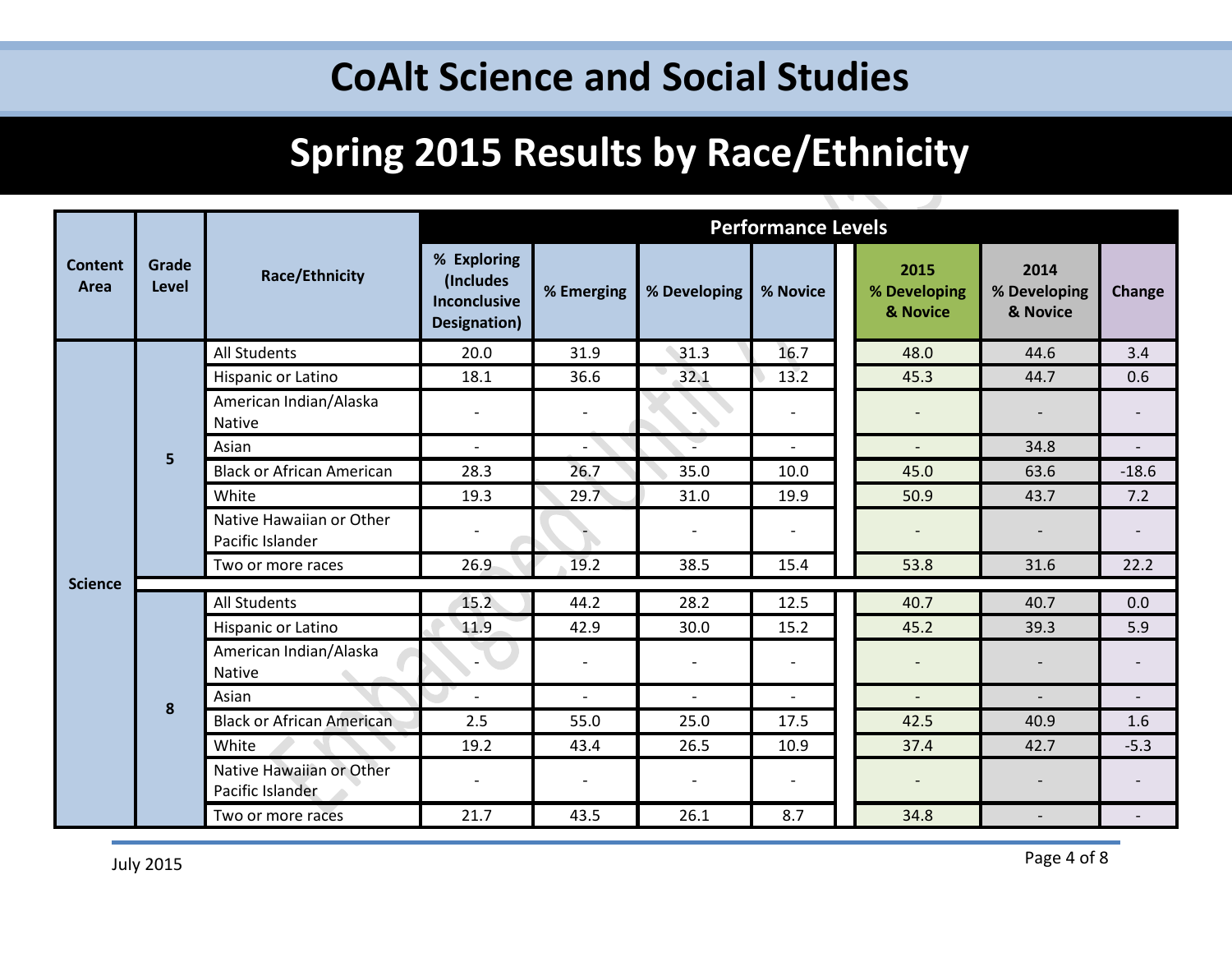# **Spring 2015 Results by Free-Reduced Lunch Status**

P

|                                 |                |                                                    |                                                                  |            | <b>Performance Levels</b> |          |                                  |                                  |               |  |  |  |  |  |  |  |
|---------------------------------|----------------|----------------------------------------------------|------------------------------------------------------------------|------------|---------------------------|----------|----------------------------------|----------------------------------|---------------|--|--|--|--|--|--|--|
| <b>Content</b><br>Area          | Grade<br>Level | <b>Free/Reduced Lunch</b><br><b>Classification</b> | % Exploring<br>(Includes)<br><b>Inconclusive</b><br>Designation) | % Emerging | % Developing              | % Novice | 2015<br>% Developing<br>& Novice | 2014<br>% Developing<br>& Novice | <b>Change</b> |  |  |  |  |  |  |  |
|                                 |                | Free Lunch Eligible                                | 20.4                                                             | 40.8       | 28.9                      | 9.9      | 38.8                             | 46.2                             | $-7.4$        |  |  |  |  |  |  |  |
|                                 | 4              | Reduced Lunch Eligible                             | 25.0                                                             | 42.9       | 28.6                      | 3.6      | 32.1                             | 35.8                             | $-3.7$        |  |  |  |  |  |  |  |
|                                 |                | Not Eligible for<br>Free/Reduced Lunch             | 27.2                                                             | 39.5       | 29.1                      | 4.2      | 33.3                             | 36.0                             | $-2.7$        |  |  |  |  |  |  |  |
| <b>Social</b><br><b>Studies</b> |                |                                                    |                                                                  |            |                           |          |                                  |                                  |               |  |  |  |  |  |  |  |
|                                 | $\overline{7}$ | Free Lunch Eligible                                | 9.4                                                              | 48.5       | 35.2                      | 6.8      | 42.0                             | 43.6                             | $-1.6$        |  |  |  |  |  |  |  |
|                                 |                | Reduced Lunch Eligible                             | 21.3                                                             | 37.7       | 31.1                      | 9.8      | 41.0                             | 35.8                             | 5.2           |  |  |  |  |  |  |  |
|                                 |                | Not Eligible for<br>Free/Reduced Lunch             | 18.0                                                             | 43.6       | 31.6                      | 6.8      | 38.3                             | 34.3                             | 4.0           |  |  |  |  |  |  |  |
|                                 |                |                                                    |                                                                  |            |                           |          |                                  |                                  |               |  |  |  |  |  |  |  |
|                                 |                | Free Lunch Eligible                                | 16.7                                                             | 28.7       | 38.5                      | 16.1     | 54.6                             | 49.4                             | 5.2           |  |  |  |  |  |  |  |
|                                 | 5              | Reduced Lunch Eligible                             | 28.6                                                             | 39.3       | 21.4                      | 10.7     | 32.1                             | 50.0                             | $-17.9$       |  |  |  |  |  |  |  |
|                                 |                | Not Eligible for<br>Free/Reduced Lunch             | 22.1                                                             | 34.2       | 25.2                      | 18.5     | 43.6                             | 38.5                             | 5.1           |  |  |  |  |  |  |  |
| <b>Science</b>                  |                |                                                    |                                                                  |            |                           |          |                                  |                                  |               |  |  |  |  |  |  |  |
|                                 |                | Free Lunch Eligible                                | 12.8                                                             | 40.4       | 33.3                      | 13.5     | 46.8                             | 44.6                             | 2.2           |  |  |  |  |  |  |  |
|                                 | 8              | Reduced Lunch Eligible                             | 9.6                                                              | 53.8       | 19.2                      | 17.3     | 36.5                             | 42.3                             | $-5.8$        |  |  |  |  |  |  |  |
|                                 |                | Not Eligible for<br>Free/Reduced Lunch             | 18.7                                                             | 46.2       | 24.5                      | 10.6     | 35.2                             | 35.9                             | $-0.7$        |  |  |  |  |  |  |  |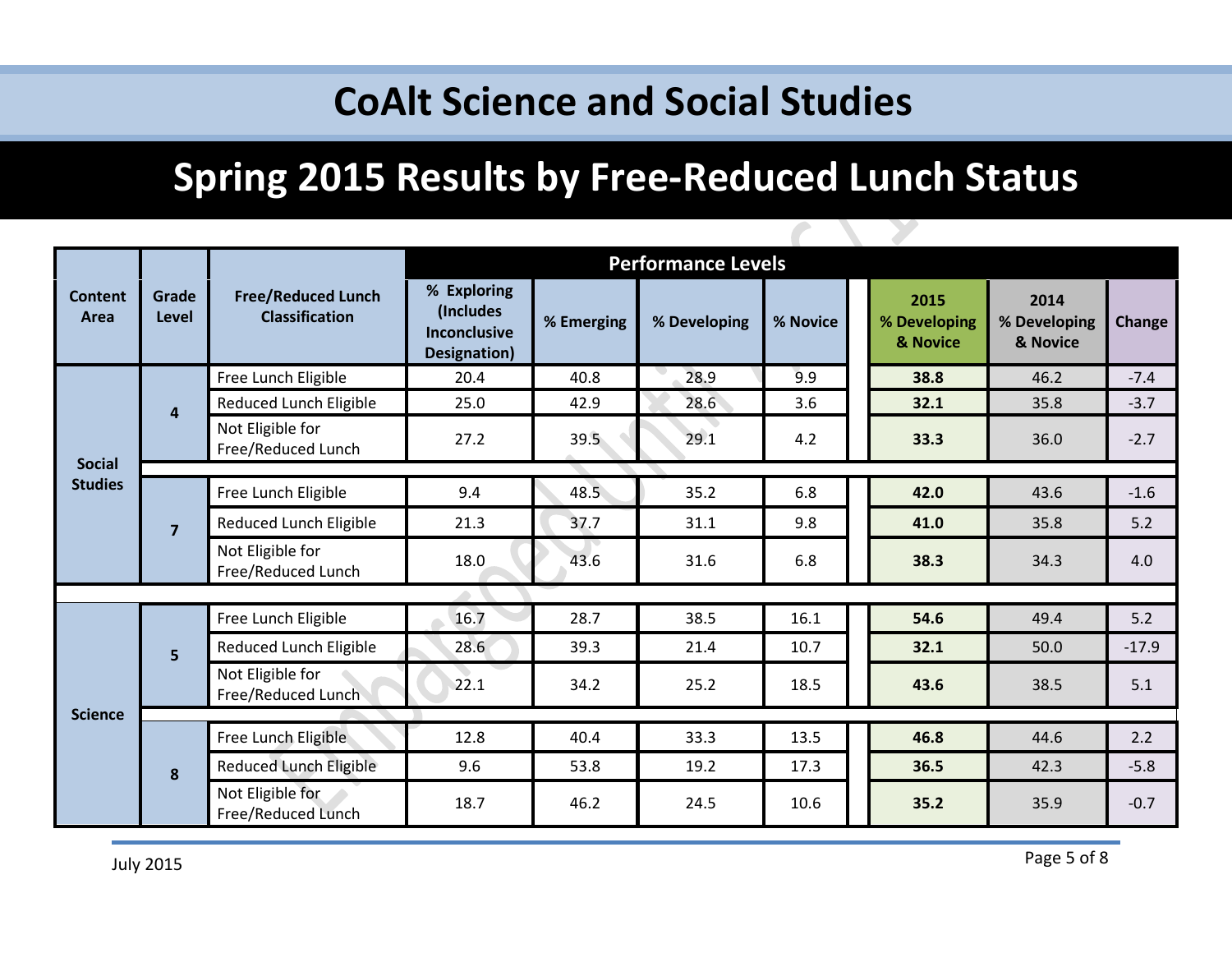### **Spring 2015 Results by Title I Status**

|                        |                         |         | <b>Performance Levels</b>                                        |            |              |          |                                  |                                  |         |  |  |
|------------------------|-------------------------|---------|------------------------------------------------------------------|------------|--------------|----------|----------------------------------|----------------------------------|---------|--|--|
| <b>Content</b><br>Area | Grade<br>Level          | Program | % Exploring<br>(Includes)<br><b>Inconclusive</b><br>Designation) | % Emerging | % Developing | % Novice | 2015<br>% Developing<br>& Novice | 2014<br>% Developing<br>& Novice | Change  |  |  |
| <b>Social</b>          | $\overline{\mathbf{4}}$ | Title I | 26.7                                                             | 41.2       | 26.7         | 5.5      | 32.2                             | 44.2                             | $-12.0$ |  |  |
| <b>Studies</b>         |                         |         |                                                                  |            |              |          |                                  |                                  |         |  |  |
|                        | 7                       | Title I | 11.6                                                             | 53.7       | 25.2         | 9.5      | 34.7                             | 40.3                             | $-5.6$  |  |  |
|                        |                         |         |                                                                  |            |              |          |                                  |                                  |         |  |  |
|                        | 5                       | Title I | 22.9                                                             | 28.7       | 34.7         | 13.7     | 48.4                             | 48.3                             | 0.1     |  |  |
| <b>Science</b>         |                         |         |                                                                  |            |              |          |                                  |                                  |         |  |  |
|                        | 8                       | Title I | 10.4                                                             | 43.3       | 33.6         | 12.7     | 46.3                             | 46.6                             | $-0.3$  |  |  |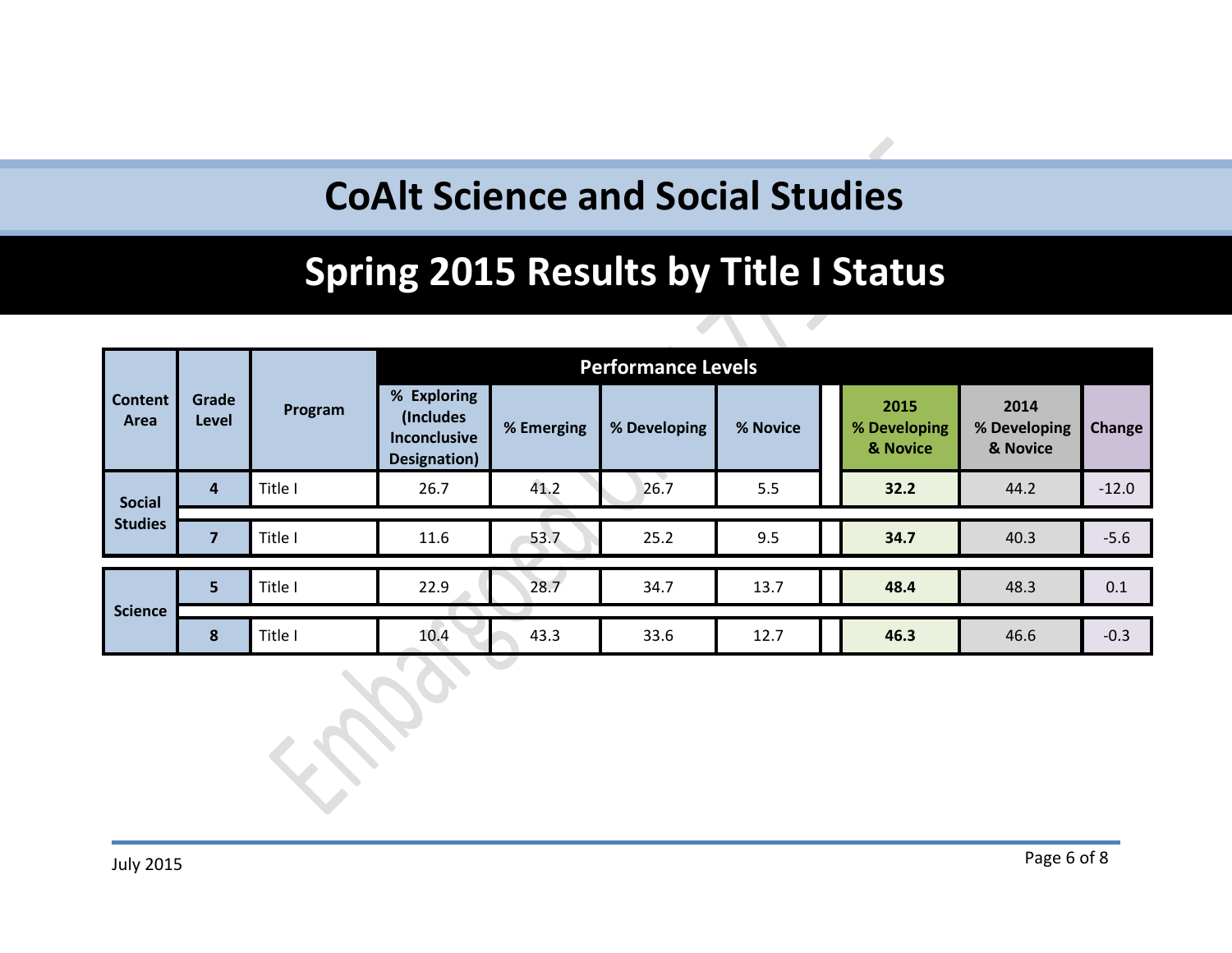## **Spring 2015 Social Studies Results by Language Proficiency**

|                        |                       |                               |                                                                         |                          | <b>Performance Levels</b> |                          |                                  |                                  |                          |
|------------------------|-----------------------|-------------------------------|-------------------------------------------------------------------------|--------------------------|---------------------------|--------------------------|----------------------------------|----------------------------------|--------------------------|
| <b>Content</b><br>Area | Grade<br><b>Level</b> | <b>English</b><br>Proficiency | % Exploring<br>(Includes<br><b>Inconclusive</b><br><b>Designation</b> ) | % Emerging               | % Developing              | % Novice                 | 2015<br>% Developing<br>& Novice | 2014<br>% Developing<br>& Novice | Change                   |
|                        |                       | Not Applicable                | 23.3                                                                    | 39.5                     | 30.0                      | 7.1                      | 37.2                             | 43.0                             | $-5.8$                   |
|                        | $\overline{4}$        | <b>NEP</b>                    | 28.4                                                                    | 45.0                     | 22.0                      | 4.6                      | 26.6                             | 31.3                             | $-4.7$                   |
|                        |                       | <b>LEP</b>                    | $\qquad \qquad -$                                                       | - 1                      | $\overline{\phantom{a}}$  | $\overline{\phantom{a}}$ | $\overline{\phantom{a}}$         | $\overline{\phantom{a}}$         | $\overline{\phantom{0}}$ |
|                        |                       | <b>FEP</b>                    | $\qquad \qquad -$                                                       |                          | $\overline{\phantom{a}}$  | $\overline{\phantom{a}}$ | $\overline{\phantom{0}}$         | $\overline{\phantom{a}}$         | $\overline{\phantom{a}}$ |
|                        |                       | <b>PHLOTE</b>                 | $\qquad \qquad -$                                                       |                          | $\overline{\phantom{0}}$  | $\overline{\phantom{a}}$ | $\overline{\phantom{a}}$         | $\overline{\phantom{0}}$         | $\overline{\phantom{a}}$ |
| <b>Social</b>          |                       | <b>FELL</b>                   | $\overline{\phantom{0}}$                                                | $\overline{\phantom{a}}$ | $\overline{\phantom{a}}$  | $\overline{\phantom{a}}$ | $\overline{\phantom{a}}$         |                                  | $\overline{\phantom{a}}$ |
| <b>Studies</b>         |                       | Not Applicable                | 14.6                                                                    | 44.7                     | 34.0                      | 6.8                      | 40.7                             | 39.0                             | 1.7                      |
|                        |                       | <b>NEP</b>                    | 13.4                                                                    | 47.3                     | 30.4                      | 8.9                      | 39.3                             | 36.9                             | 2.4                      |
|                        |                       | <b>LEP</b>                    | - 1                                                                     | $\overline{\phantom{a}}$ | $\overline{\phantom{a}}$  | $\overline{\phantom{a}}$ | $\blacksquare$                   | $\overline{\phantom{a}}$         | $\overline{\phantom{a}}$ |
|                        | $\overline{7}$        | <b>FEP</b>                    | 8.3                                                                     | 54.2                     | 37.5                      | 0.0                      | 37.5                             | $\overline{\phantom{a}}$         | $\overline{\phantom{a}}$ |
|                        |                       | <b>PHLOTE</b>                 | $\overline{\phantom{0}}$                                                | $\overline{\phantom{a}}$ | $\overline{\phantom{a}}$  | $\overline{\phantom{a}}$ | $\blacksquare$                   | $\overline{\phantom{a}}$         | $\overline{\phantom{a}}$ |
|                        |                       | <b>FELL</b>                   | $\overline{\phantom{0}}$                                                | $\overline{\phantom{a}}$ | $\overline{\phantom{a}}$  | $\overline{\phantom{a}}$ | $\overline{\phantom{a}}$         | $\overline{\phantom{a}}$         | $\overline{\phantom{a}}$ |